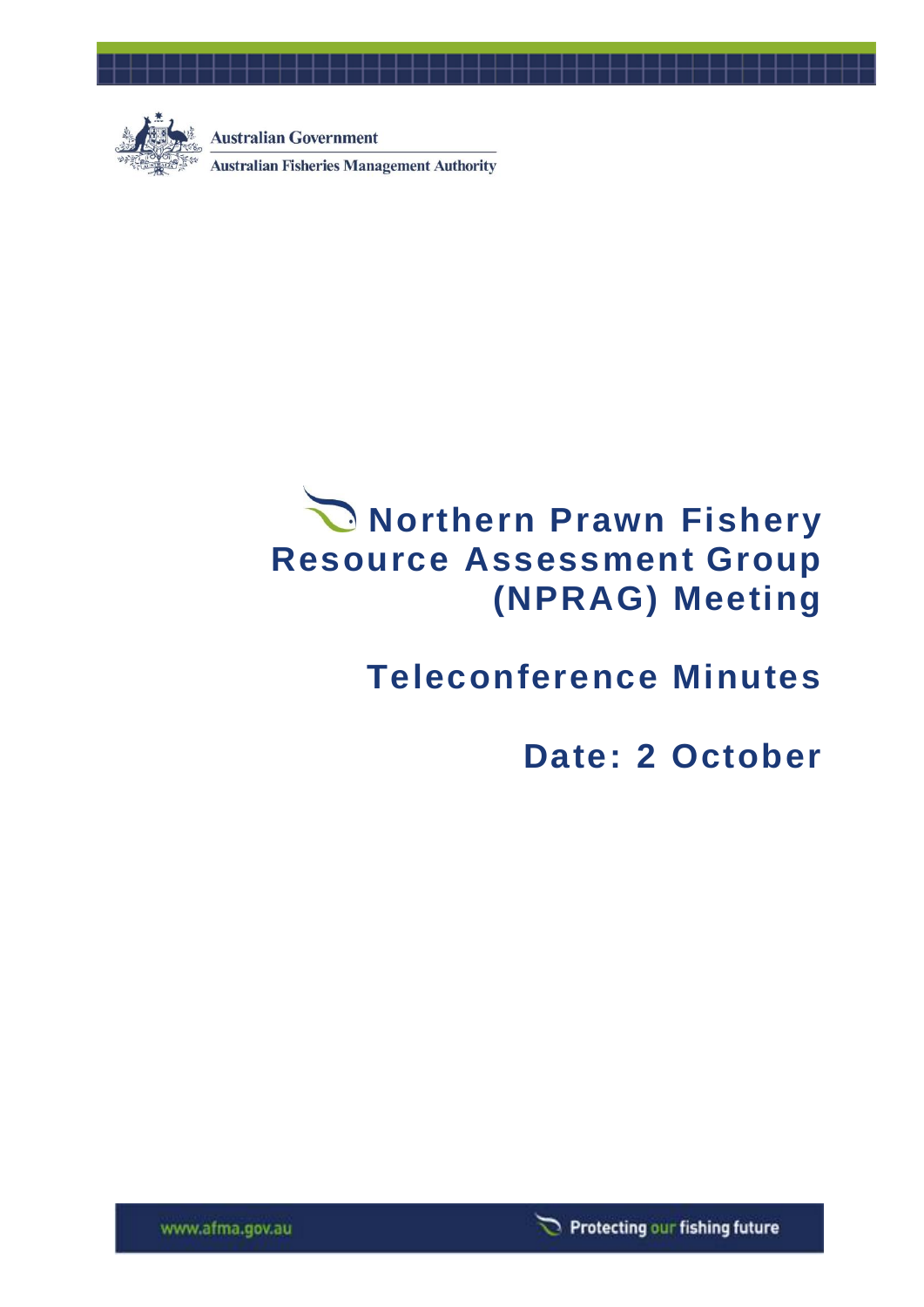| <b>Name</b>             | Membership (type i.e. chair etc.) |
|-------------------------|-----------------------------------|
| lan Knuckey             | Chair                             |
| <b>Rik Buckworth</b>    | Scientific Member - CSIRO         |
| Malcolm Haddon          | Scientific Member - CSIRO         |
| David Brewer            | Scientific Member - CSIRO         |
| lan Boot                | <b>Industry Member</b>            |
| Michael O'Brien         | <b>Industry Member</b>            |
| Phil Robson             | <b>Industry Member</b>            |
| <b>Brodie Macdonald</b> | AFMA Member                       |
| Don Bromhead            | <b>Executive Officer - AFMA</b>   |
| Renee Kinnersly         | Observer - AFMA                   |
| <b>Matt Barwick</b>     | Observer - NPFI                   |
| <b>Trevor Hutton</b>    | Observer - CSIRO                  |

## **Attendance**

#### **Minutes**

#### **Agenda Item 1 - Preliminaries**

#### **1.1 Welcome and apologies**

The Northern Prawn Fishery Resource Assessment Group (NPRAG) Chair, Ian Knuckey, opened the meeting and noted that there have been some changes to RAG processes that were outlined in a letter (with attached documents) from the AFMA CEO. While the changes are not large, members need to be aware of them and he requested that AFMA distribute the letter and associated documents to RAG members and observers.

The RAG noted an apology from Tom Kompas.

**Action item 1 –** AFMA to circulate recent letter and documents from AFMA CEO relating to revised RAG processes.

#### **1.2 Adoption of Agenda**

The NPRAG adopted the draft agenda for the meeting (**Attachment 1**).

#### **1.3 Declaration of interests**

Each NPRAG member and observer declared their conflicts of interest and then excused themselves from the meeting to allow the remaining members to discuss their further participation and identify agenda items where each member/observers might need to be excluded from either discussion or decision making processes. The full list of conflicts of interest declarations made by the NPRAG participants is provided in **Attachment 2**. The NPRAG agreed that all participants should be allowed to participate in the meeting discussions due to their relevant expertise and capacity to contribute to discussions, but noted that:

• Scientific members may need to be excluded from any formal endorsements of the research priorities being discussed.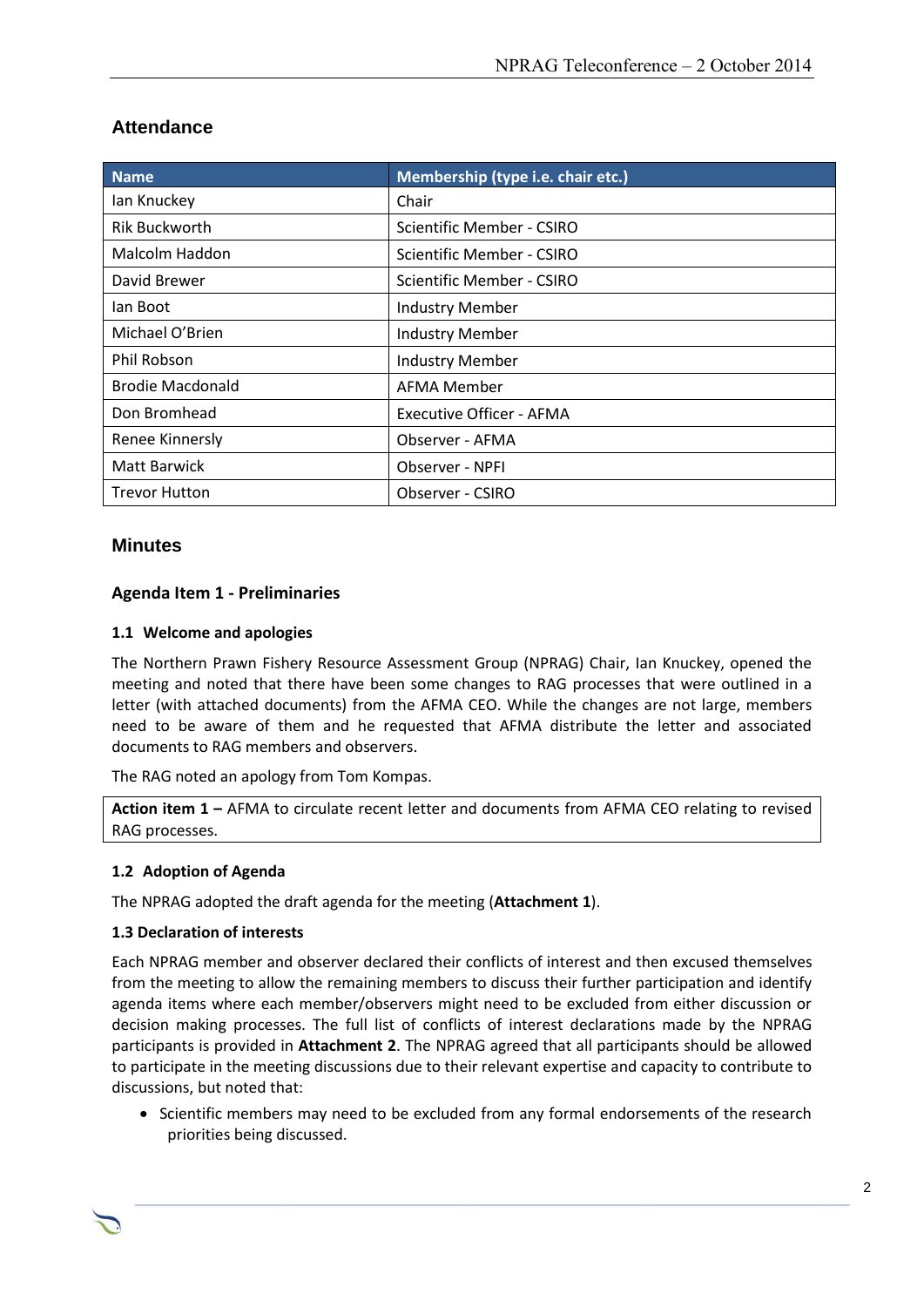• Phil Robson would not participate in recommendations relating to the vessel charter to undertake pre-season surveys (as A. Raptis & Sons Pty Ltd has historically provided vessels for this charter).

#### **Agenda Item 2 – NPRAG memberships**

The Chair congratulated all members on their appointment to the NPRAG and in particular welcomed the two new members, Phil Robson (Industry member) and David Brewer (Scientific member). He warmly acknowledged outgoing members Mr Ron Earle (Industry), Dr Norm Hall (Murdoch University) and Dr Rodrigo Bustamante (CSIRO) who had made important and valuable contributions to the work of the NPRAG over many years. He noted in particular their participation in recent years in the difficult discussions around the key management tools and noted that as a result of their and other RAG members' hard work, it is now possible for the fishery to move forward and plan for the future. The Chair's sentiments regarding new and outgoing members were strongly endorsed by the AFMA member. The Chair indicated that he would write letters of acknowledgement to each of the outgoing members.

**Action item 2 –** Chair to write letters of acknowledgement and thanks to each of the outgoing NPRAG members (Ron Earle, Norm Hall, Rodrigo Bustamante).

#### **Agenda Item 3 – Research planning**

#### *3.1 Five Year Research Plan*

Matt Barwick (NPFI) provided a summary of the process used to develop the draft NPF Five Year Research Plan. This involved initial drafting by NPFI, followed by discussions at the NPF Management Advisory Committee (NORMAC) to identify and add further priorities, feedback and inputs from CSIRO and now consideration of the draft plan by the RAG. The Chair asked the RAG to assess and identifying how further priorities identified by CSIRO might fit in, noting that the plan currently reflects industry priorities.

The RAG thanked and complemented the NPFI on its development of the draft plan but also suggested that in future, the NPRAG be engaged in the discussion of priorities and development of the plan at an earlier point in the drafting process. The RAG also asked that the draft plan be revised to remove any reference to the "subcommittee of the Management Advisory Committee (NORMAC)", an informal group that no longer exists.

The RAG discussed whether unforeseen circumstances in the fishery, which might require specific and urgent research activities that were not included in the five year plan, might be accommodated in research planning processes. The AFMA member clarified that the annual research plan is a RAG driven process (then fed through NORMAC) which, while taking its main direction from the five year plan, has the flexibility to include previously unforeseen but urgently needed research activities.

The Chair asked AFMA to draft a brief outline of the five year and annual research planning processes including how the RAG, MAC and NPFI feed into these, and circulate this to RAG members and observers to provide clarity on this issue and improve the process for future years.

**Action item 3 –** AFMA to draft and circulate a brief summary of AFMA research planning process.

The RAG then discussed **Table 1 (At Sea Monitoring Programs)** and **Table 2 (R&D sequenced priorities)** in the draft 5 year research plan. There was some suggestion that grouping of strategic R&D needs in Table 1 and Table 2 could be improved if the ongoing NPF monitoring (surveys and CMO and scientific observers) and stock assessment was grouped together but separately from the more strategic research projects.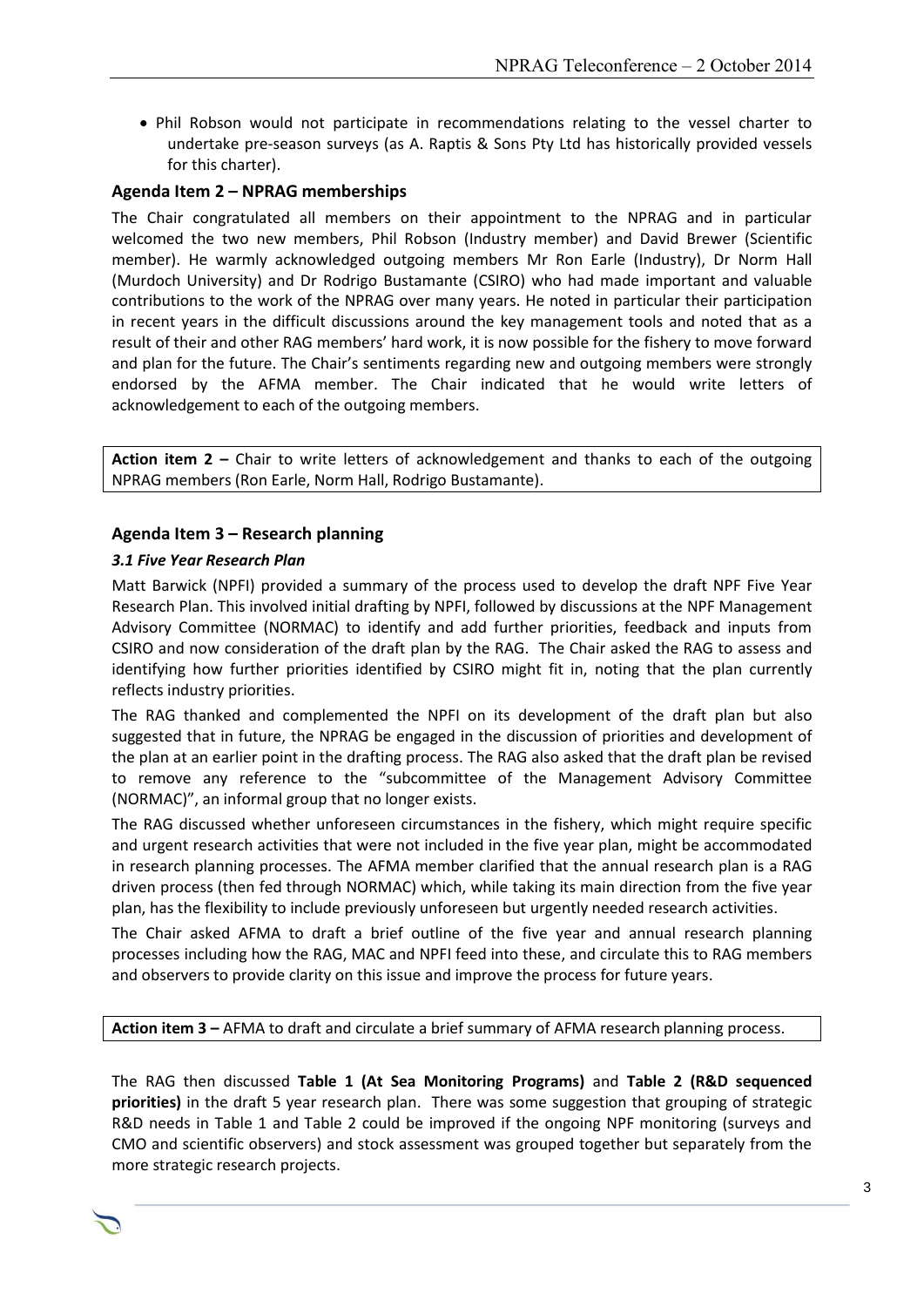With regard to **Table 1**, there was uncertainty expressed by some RAG members as to whether the currently listed timing of the spawning surveys (July 2015 and 2017) should in fact be 2016 and 2018. The NPRAG asked that the NORMAC meeting minutes be checked to determine the agreed timing and the reasoning for that, and if necessary, amendments be made to the timing stated in the draft five year research plan. The NPRAG noted that the current contract for the recruitment survey finishes in 2015 and that CSIRO will need to prepare a proposal for 2016 onwards.

**Action item 4 –** AFMA to check the NORMAC meeting record and report back to the RAG regarding the agreed timing (years) for the spawning surveys and the reasoning behind that timing **Action item 5 –** CSIRO to draft proposal for recruitment survey continuation from 2016 onwards

The RAG discussed research activities in **Table 2**. Comments and recommendations in relation to each R&D need are listed in the table below:

| <b>Project</b><br>No. | <b>R&amp;D Need</b>                                                                                                                                                                          | <b>RAG Comments/observations</b>                                                                                                                                                                                                                                                                                                                                                                                                                                                                                                                                                                                                                                                                                                                                                                      |
|-----------------------|----------------------------------------------------------------------------------------------------------------------------------------------------------------------------------------------|-------------------------------------------------------------------------------------------------------------------------------------------------------------------------------------------------------------------------------------------------------------------------------------------------------------------------------------------------------------------------------------------------------------------------------------------------------------------------------------------------------------------------------------------------------------------------------------------------------------------------------------------------------------------------------------------------------------------------------------------------------------------------------------------------------|
| $\mathbf{1}$          | RAG assessments: To set TAE for<br>tiger, white banana prawns and<br>red-legged banana prawns in<br>accordance with NPF Harvest<br>Strategies.                                               | Scientific<br>members<br>expressed<br>that<br>$\bullet$<br>concern<br>unforeseen technical issues/problems that urgently<br>needed additional time and resources (as has<br>happened in the past) might not be resourced<br>under item #1 given its current wording, and asked<br>that it be amended to reflect such work.<br>The Chair, with support from the AFMA member,<br>clarified that firstly, R&D needs listed in Table 2 are<br>intended to be broad and further details can be<br>included in the associated 8-10 page project<br>proposals. Secondly, any unforeseen, uncosted but<br>urgent technical work required for the assessments<br>can be identified and included by the NPRAG in<br>annual research plans (and annual research<br>rounds). The NPRAG agreed with this approach. |
| $\overline{2}$        | Recruitment survey                                                                                                                                                                           | To be removed, already in Table 1<br>$\bullet$                                                                                                                                                                                                                                                                                                                                                                                                                                                                                                                                                                                                                                                                                                                                                        |
| 3                     | Spawning survey                                                                                                                                                                              | To be removed, already in Table 1<br>$\bullet$                                                                                                                                                                                                                                                                                                                                                                                                                                                                                                                                                                                                                                                                                                                                                        |
| 4                     | of<br>Annual<br>analysis<br>Crew<br>Member Observer (CMO) Data<br>(abbrev.)                                                                                                                  | $\bullet$<br>RAG members agreed that this should be amended<br>to include "and scientific observer data".<br>It was suggested that this could be placed in Table<br>1                                                                                                                                                                                                                                                                                                                                                                                                                                                                                                                                                                                                                                 |
| 5                     | Undertake a SAFE assessment<br>for the JBG sub-fishery.                                                                                                                                      | $\bullet$<br>It was noted that this project has been developed<br>already and funding set aside                                                                                                                                                                                                                                                                                                                                                                                                                                                                                                                                                                                                                                                                                                       |
| 6                     | Reduce fuel consumption and<br>economic efficiency<br>improve<br>through<br>monitoring<br>and/or<br>exploration<br>technological<br>of<br>innovations<br>Australia<br>in<br>and<br>overseas. | $\bullet$<br>Industry members felt that this was in fact either a<br>medium/low or low priority area and would clarify<br>this with other industry before finalising the plan                                                                                                                                                                                                                                                                                                                                                                                                                                                                                                                                                                                                                         |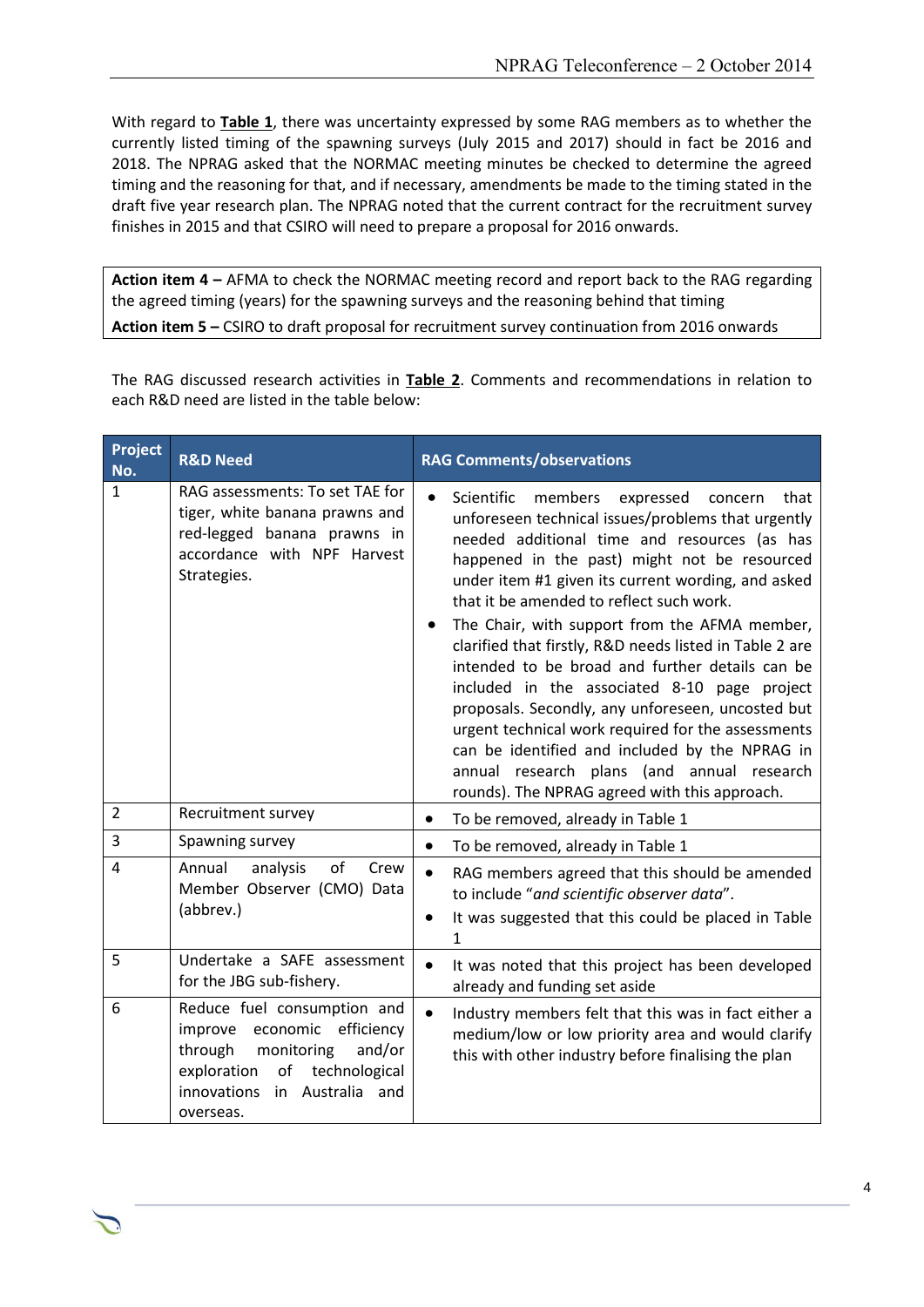| Project<br>No. | <b>R&amp;D Need</b>                                                                                                                                                                                                                                                                                                                                                             | <b>RAG Comments/observations</b>                                                                                                                                                                                                                                                                                                                                                                                                                                                          |
|----------------|---------------------------------------------------------------------------------------------------------------------------------------------------------------------------------------------------------------------------------------------------------------------------------------------------------------------------------------------------------------------------------|-------------------------------------------------------------------------------------------------------------------------------------------------------------------------------------------------------------------------------------------------------------------------------------------------------------------------------------------------------------------------------------------------------------------------------------------------------------------------------------------|
| $\overline{7}$ | Undertake a survey of current<br>and past crew members in the<br>NPF to improve understanding<br>of motivations for involvement<br>in fishing in the NPF, and factors<br>that may positively influence<br>skilled crew retention that are<br>able<br>to<br>be<br>emphasized.<br>Investigate the influence of<br>other sectors (eg mining) on<br>crew recruitment and retention. | $\bullet$<br>In response to a suggestion that #7 and #8 be<br>combined, Matt Barwick (NPFI) explained that they<br>had very separate purposes, the first being focused<br>on understanding turnover and the second on<br>improving safety standards.<br>Matt agreed with a suggestion by The Chair who<br>noted that the theme addressed by #7 was relevant<br>to fisheries Australia wide and as such should be<br>modified to reflect that and increase the likelihood<br>FRDC funding. |
| 8              | Develop an on-line induction<br>course for NPF crew.                                                                                                                                                                                                                                                                                                                            | Matt Barwick (NPFI) noted that #8 has already<br>$\bullet$<br>received funding and is underway.                                                                                                                                                                                                                                                                                                                                                                                           |
| 9              | Develop and implement TAFE<br>accredited training for CMOs<br>scientific<br>improve<br>data<br>to<br>collection<br>skills,<br>increase<br>participation<br>in<br>the<br><b>CMO</b><br>program and empower crew.                                                                                                                                                                 | $\bullet$<br>Matt Barwick (NPFI) clarified that this was a<br>subcomponent of broader crew training program<br>and was not yet underway as they are still sourcing<br>funding.                                                                                                                                                                                                                                                                                                            |
| 10             | Develop and implement training<br>initiatives to better skill the NPF<br>workforce to improve skilled<br>staff retention and provide<br>more effective OH&S training                                                                                                                                                                                                            | Matt Barwick (NPFI) noted this was another<br>component of crew training with secured funding<br>which will be brought forward in the draft plan to<br>2014/15.                                                                                                                                                                                                                                                                                                                           |
| 11             | Advance<br>co-management<br>including through investigation<br>of a 'standards' approach to<br>auditing management functions<br>undertaken by NPFI.                                                                                                                                                                                                                             | The AFMA member clarified that this will be a case<br>$\bullet$<br>study within the broader FRDC funded "Standards"<br>project                                                                                                                                                                                                                                                                                                                                                            |
| 12             | Establish improved methods for<br>traceability<br>оf<br>and<br>chain<br>custody.                                                                                                                                                                                                                                                                                                | Matt Barwick (NPFI) indicated that this is a low<br>priority with no funding yet sourced and the<br>timeline listed in Table 2 would in fact need to be<br>pushed back.                                                                                                                                                                                                                                                                                                                   |
| 13             | Continue research to identify<br>devices<br>and<br>techniques<br>to<br>enhance bycatch reduction, and<br>respond to changes in bycatch<br>policy.                                                                                                                                                                                                                               | $\bullet$<br>This is a high priority in the NPF fishery given its<br>bycatch interactions.<br>The NPRAG discussed the potential for utilisation of<br><b>NPF</b><br>bycatch<br>in<br>some<br>northern<br>regional<br>communities; however, industry members felt that<br>much of the bycatch did not comprise desirable<br>food species.<br>Nevertheless, NPRAG asked that the title be edited<br>to include "and accreditation needs" and "explore<br>bycatch utilisation".              |

Chair Rob Lewis c/- Executive Officer Tony Kingston, 155 Faulkland Rd, Gloucester NSW 2422

⌒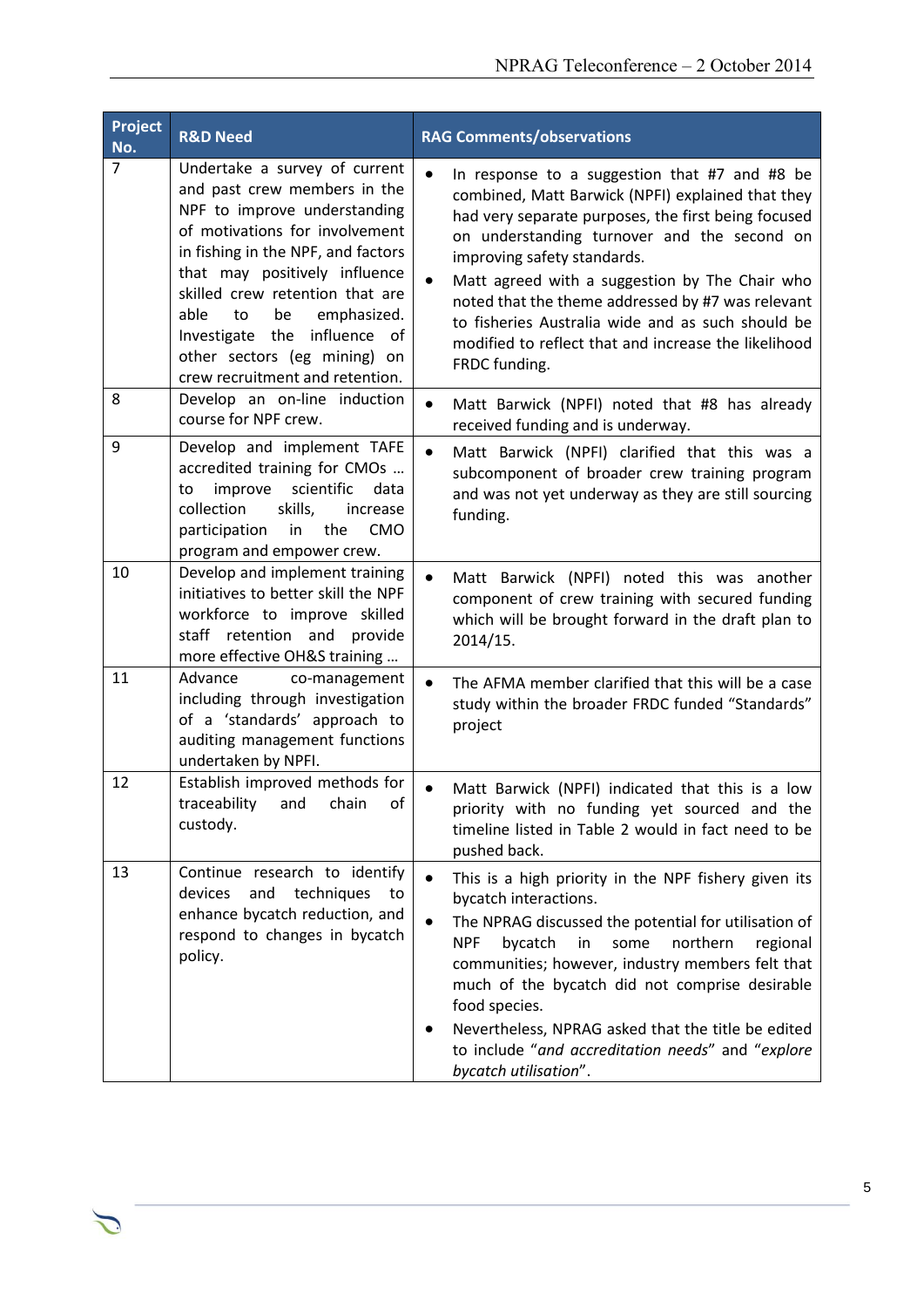| Project<br>No. | <b>R&amp;D Need</b>                                                                                                                                                                                                                                                   | <b>RAG Comments/observations</b>                                                                                                                                                                                                                                                                                                                                                                                                                                                                                                                                                                                                                                                                        |
|----------------|-----------------------------------------------------------------------------------------------------------------------------------------------------------------------------------------------------------------------------------------------------------------------|---------------------------------------------------------------------------------------------------------------------------------------------------------------------------------------------------------------------------------------------------------------------------------------------------------------------------------------------------------------------------------------------------------------------------------------------------------------------------------------------------------------------------------------------------------------------------------------------------------------------------------------------------------------------------------------------------------|
| 14             | Develop an understanding of<br>ecological<br>and<br>economic<br>tradeoffs of the impact of<br>existing and proposed water<br>development<br>resource<br>in<br>Northern Australia (abbreviated<br>title)                                                               | NPRAG agreed that this is an immediate and very<br>$\bullet$<br>high priority for the NPF and should be promoted<br>strongly as such in plans/discussions<br>NPRAG asked that "high priority" R&D items be<br>$\bullet$<br>moved to the top of Table 2.                                                                                                                                                                                                                                                                                                                                                                                                                                                 |
| 15             | Extend<br>historical<br>monitoring<br>food-web,<br>series<br>track<br>to<br>health/extent<br>and<br>seagrass<br>other indicators of ecological<br>health and stability in response<br>coastal<br>and<br>catchment<br>to<br>development in the Gulf of<br>Carpentaria. | $\bullet$<br>Matt Barwick (NPFI) noted that while industry<br>understands its importance, this would not be<br>pushed strongly by industry in the immediate<br>future given other competing research priorities.<br>In relation to #15 and #16, scientific members<br>$\bullet$<br>expressed concern at the general lack of long term<br>ecological monitoring, noting that a suite of non-<br>fishing factors (e.g. increases in GOC shipping<br>traffic, freshwater flows) may have potential to<br>impact on GOC ecosystems and NPF target stocks,<br>and without data on these factors, it may reach a<br>point where it is not possible to disentangle what<br>factors are driving fishery trends. |
| 16             | Confirm a baseline and monitor<br>medium<br>of<br>term<br>change<br>other<br>temperature<br>and<br>environmental drivers on GOC<br>littoral habitats (abbrev.)                                                                                                        | $\bullet$<br>NPRAG noted that current monitoring surveys do<br>not collect habitat data.<br>NPRAG noted that this issue is much bigger than<br>just the NPF and that the Department of the<br>hold<br>responsibility<br>Environment<br>may<br>for<br>monitoring habitats in the GOC and elsewhere.                                                                                                                                                                                                                                                                                                                                                                                                      |
| 17             | Address gaps in the biology of<br>target and byproduct species<br>e.g. red-leg banana prawns, red<br>endeavours, bugs, squid and<br>scallops. Look at the potential<br>contribution to income<br>and<br>effect on MEY calculations.                                   | $\bullet$<br>NPRAG noted that while research into byproduct<br>species was not a high priority for FRDC or AFMA<br>funding, such research is important, and as such it<br>should be elevated to medium priority to assist in<br>attracting funds from sources such as universities.                                                                                                                                                                                                                                                                                                                                                                                                                     |

Following the discussion the RAG endorsed the draft 5 year research plan, pending the amendments (listed above in Action Item 5) that were identified during the discussion. The AFMA member indicated that the plan would then be presented to NORMAC (distributed out of session) for approval.

**Action item 5 –** Matt Barwick (NPFI) to amend the draft 5 year research plan to reflect suggestions made and agreed to by the NPRAG for each R&D need in Table 2 (see comments by RAG in above table)

**Action item 6 –** AFMA/NPFI to distribute the draft five year research to NORMAC members out of session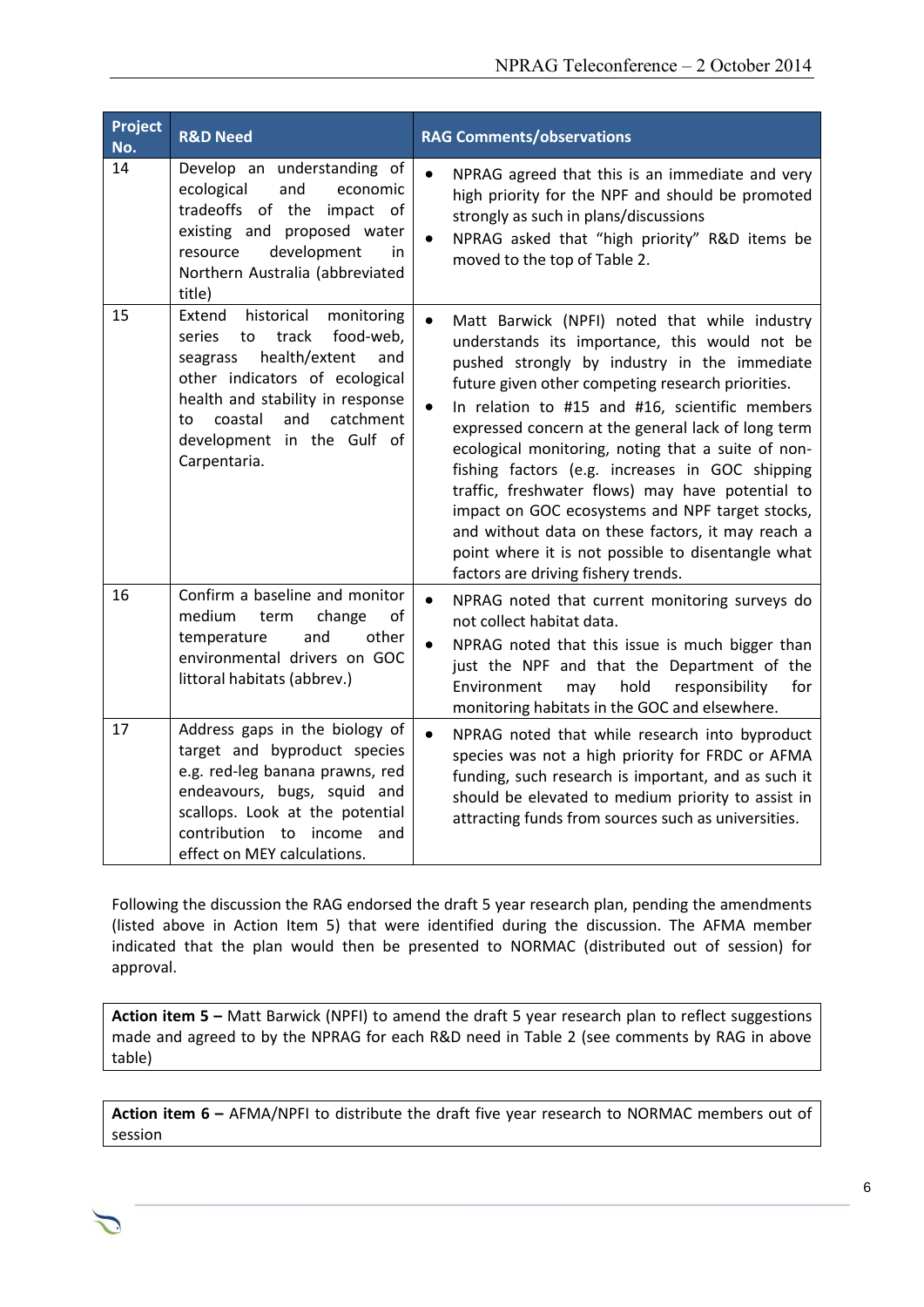#### *3.2 Annual Research Statement/Plan*

The AFMA member requested that the RAG utilise the endorsed draft 5 year research plan to assist in the identification of research priorities for the coming year.

There was insufficient time during the teleconference to fully identify all priorities for the coming year (discussion focussed around one specific potential project – see below) and it was agreed that immediate research priorities would be developed out of session by AFMA and NPFI and distributed to the NPRAG out of session.

**Action item 7 –** AFMA/NPFI to develop a draft annual research statement for out of session consideration by RAG members.

The limited amount of discussion that was held focussed on two areas of research.

The first half of the discussion focussed on the potential need for the "*Development of testing procedures for the Species Split model*", a project proposed by CSIRO but not initially supported by industry as a high immediate priority. A scientific member emphasised the need for this project to improve the assessments, and Matt Barwick (NPFI) indicated that industry could reconsider their initial assessment of the priority of this project if further information was provided (noting that it is difficult to properly prioritise projects based on their title alone). Both the RAG Chair and the AFMA member encouraged CSIRO to develop and submit an EOI to the RAG for further consideration if CSIRO felt that this work was critical in the near future.

**Action item 8 –** CSIRO to develop an EOI for the project "*Development of testing procedures for the Species Split model" for consideration by the RAG and NPFI.*

The second half of this agenda item discussion focussed on CSIRO projects 9-13 (Attachment 3) which correspond and/or overlap with items #14 and #15 (partly) of Table 2 of the draft five year research plan . The Chair expressed concern that it was difficult to know how to prioritise amongst CSIRO projects 9-13 (i.e. which one or a combination to take forward), noting that they had some overlap and a common theme (effectively, environmental drivers and their impacts on prawn stocks/fisheries, with the potential for reduced river flows to impact the fishery a key underlying driver). After further discussion amongst RAG members it was agreed that a working group comprising of the scientific members, Matt Barwick (NPFI) and Brodie Macdonald (AFMA) would work out of session to identify the priorities within this R&D area and develop an EOI for presentation to the RAG and then NORMAC. The Chair asked that the group focus on getting the proposal content developed as a priority and then budget and funding considerations could follow later.

The AFMA member noted that the AFMA Research Committee was due to meet on the  $16^{\text{th}}$  of October followed by ComFRAB on the  $17<sup>th</sup>$  October. AFMA is required to present the five year research plan and if possible the annual research plan/statement, to the ARC on the 15<sup>th</sup>. Given the timeframe allowed for the teleconference, the Chair asked and the RAG agreed to consider and comment on the annual research statement out of session.

#### **Next meeting**

It was agreed that the next meeting would be held in late November on a date still to be determined.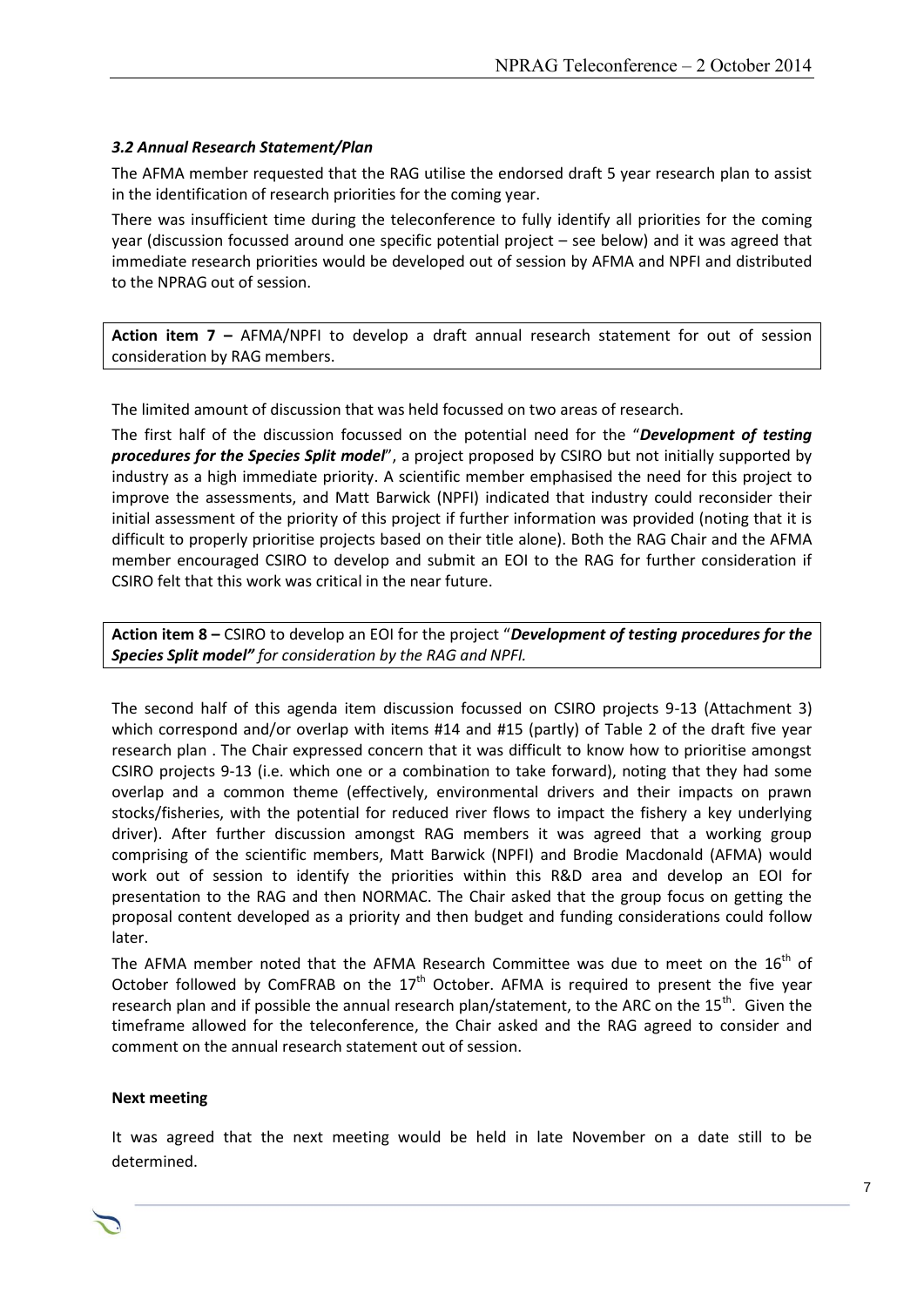**Signed (Chairperson):**

**Date:**

#### **List of Attachments**

- 1) NPRAG 2 October 2014 Annotated Agenda
- 2) NPRAG 2 October 2014 Declared conflicts of Interest
- 3) NPFI Recommendations on Research Priorities submitted to NORMAC 78 by CSIRO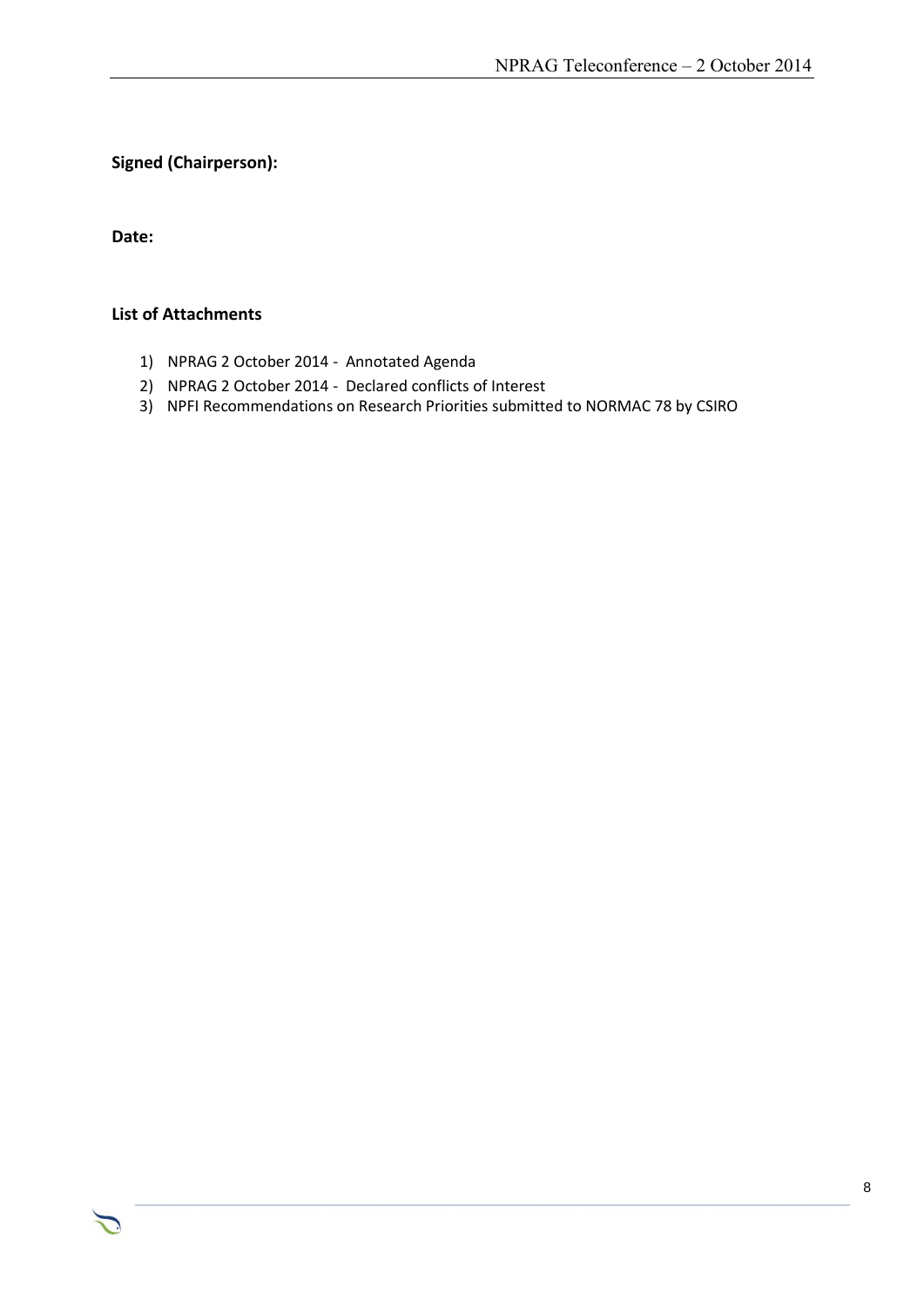## **Attachment 1**

### **NPRAG Teleconference Agenda**

**2 October 2014**

**3:00pm – 4:00pm**

#### **Phone in details**

Toll Free Number: 1800 153 721

Participant PIN Code: 667768

| Item |                            | Responsibility | Paper |
|------|----------------------------|----------------|-------|
| 1.   | Welcome/meeting management | Chair          | No    |
| 2.   | NPRAG membership           | <b>AFMA</b>    | Yes   |
| 3.   | Research planning          | CSIRO/AFMA     | Yes   |
| 4.   | Other business             |                | No    |

| <b>Confirmed attendees:</b> | Ian Knuckey<br><b>Trevor Hutton</b><br>Phil Robson<br>Mike O'Brien<br>Don Bromhead | Malcolm Haddon<br>Brodie Macdonald<br>David Brewer<br>lan Boot (TBA) |
|-----------------------------|------------------------------------------------------------------------------------|----------------------------------------------------------------------|
| <b>Observers</b>            | Annie Jarrett<br>Matt Barwick                                                      | Robert Curtotti                                                      |
| <b>Apologies</b>            | Tom Kompas                                                                         |                                                                      |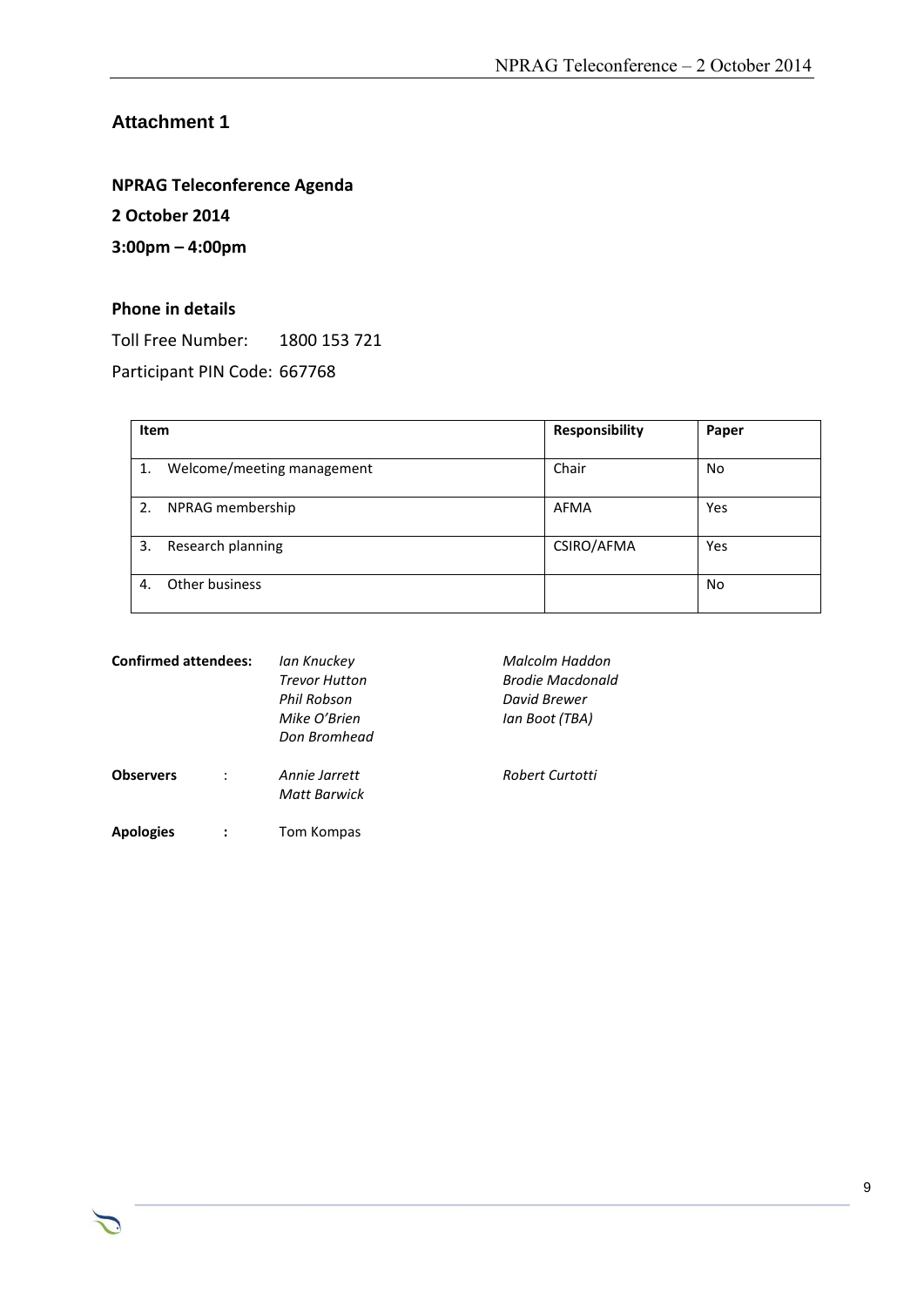## **Attachment 2**

つ

| <b>Name</b>             | <b>Membership</b>                | <b>Interest Declared</b>                                                                                                                                           |
|-------------------------|----------------------------------|--------------------------------------------------------------------------------------------------------------------------------------------------------------------|
| lan Knuckey             | Chair                            | Fishwell Consulting has applied to provide 8-10<br>observer days monitoring the tiger prawn fishery.                                                               |
| <b>Rik Buckworth</b>    | <b>Scientific Member - CSIRO</b> | Research provider. Has in the past and may in<br>future seek and receive funding for research in the<br>fishery.                                                   |
| Malcolm Haddon          | Scientific Member - CSIRO        | Research provider.                                                                                                                                                 |
| David Brewer            | <b>Scientific Member - CSIRO</b> | Research provider. Has in the past and may in<br>future seek and receive funding for research in the<br>fishery.                                                   |
| lan Boot                | <b>Industry Member</b>           | Managing Director of Austfish, a company which<br>operates 4 NPF vessels. Has a commercial interest<br>in the fishery.                                             |
| Michael O'Brien         | <b>Industry Member</b>           | Employee of a company that owns statutory<br>fishing rights (SFRs) in the NPF.                                                                                     |
| Phil Robson             | <b>Industry Member</b>           | Employee of A Raptis and Sons, responsible for<br>managing 12 NPF vessels. Has provided charter for<br>scientific surveys in NPF in the past and may in<br>future. |
| <b>Brodie Macdonald</b> | <b>AFMA Member</b>               | No pecuniary interest in the fishery                                                                                                                               |
| Don Bromhead            | <b>Executive Officer - AFMA</b>  | No pecuniary interest in the fishery                                                                                                                               |
| Renee Kinnersly         | Observer - AFMA                  | No pecuniary interest in the fishery                                                                                                                               |
| Matt Barwick            | Observer - NPFI                  | Employed by and represents NPFI and has played<br>a large role in developing the research plan to be<br>discussed                                                  |
| <b>Trevor Hutton</b>    | Observer - CSIRO                 | Research provider. Has in the past and may in<br>future seek and receive funding for research in the<br>fishery.                                                   |

Chair Rob Lewis c/- Executive Officer Tony Kingston, 155 Faulkland Rd, Gloucester NSW 2422

## **NPRAG Declared Conflicts of Interest**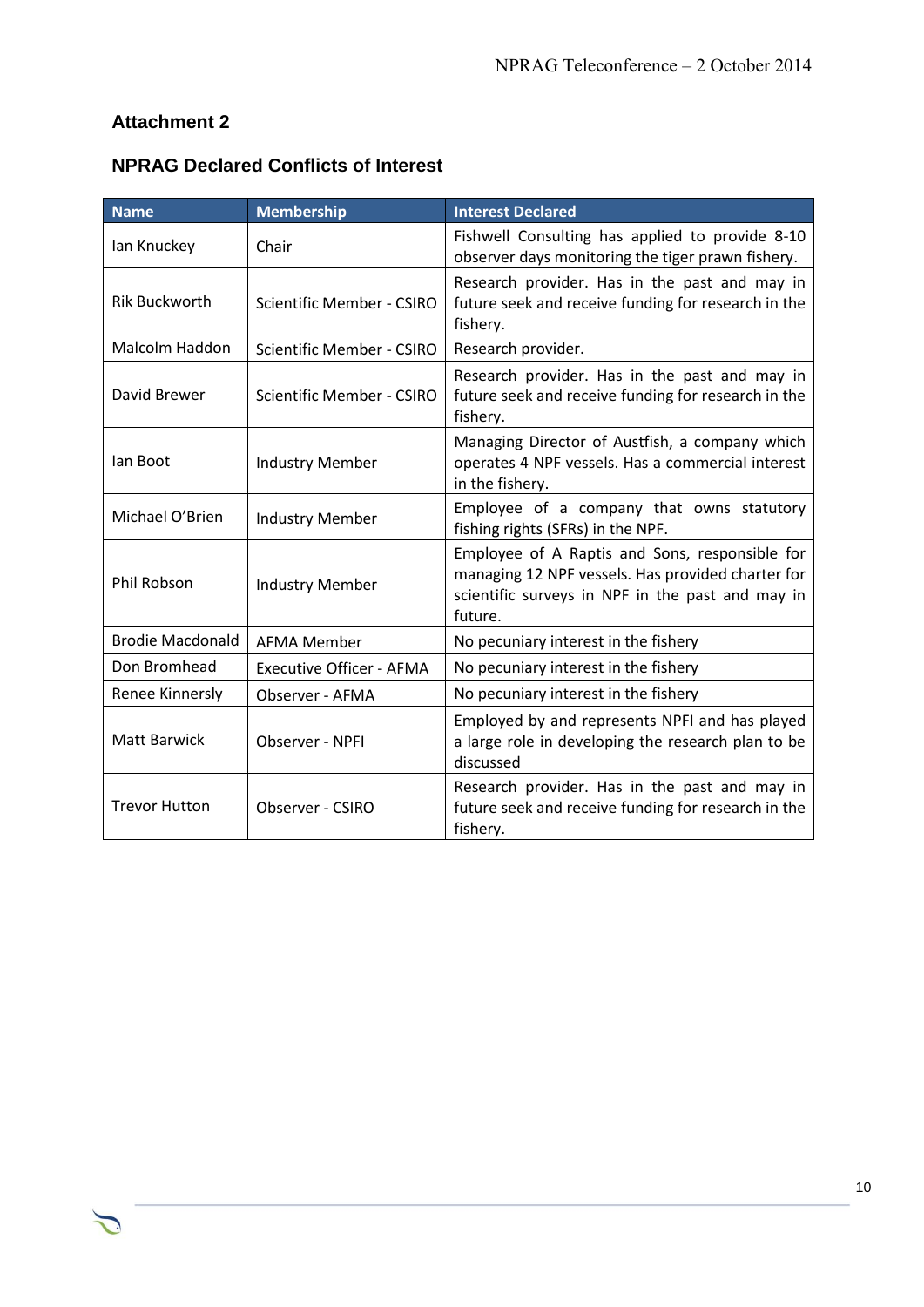## **Attachment 3**

#### **NPFI Recommendations on Research Priorities submitted to NORMAC 78 by CSIRO**

#### **Background:**

Rik Buckworth presented a number of strategic research projects for consideration at NORMAC 78 relating to NPF assessments, monitoring surveys and other projects.

NORMAC was advised that the proposed projects are either extensions of the current assessment and other recent projects and/or are intended to improve assessment outcomes or knowledge of target and bycatch species, that may enhance knowledge of fishery status.

NPFI gave an undertaking to review the projects and provide advice to the RAG regarding industry's research priorities.

#### **Comments on Proposed Research Projects**

NPFI recommends that the projects highlighted in YELLOW (below) are supported, based on the comments below:

- the JBG SAFE (1) is strongly supported as it is an MSC condition
- the stock assessments projects (3) should proceed, provided the frequency is consistent with the NPF harvest strategies
- The monitoring project (4) should proceed consideration must be given in the development of the project spec to the results of the MSE (project 5) on whether the spawning survey needs to be undertaken every year or biennially
- the MSE (5) should proceed to determine the impacts of reverting to undertaking the spawning survey biennially
- projects 9-13 are critical to addressing the unknowns around water allocation and northern development which is the NPF's biggest threat at the moment. Project specs and funding sources should be identified for these projects as a matter of urgency.

NPFI does not support proceeding with the other projects at this time.

|                | Project                                                                                                                         | <b>Timing</b>                          | <b>Status</b>       |
|----------------|---------------------------------------------------------------------------------------------------------------------------------|----------------------------------------|---------------------|
| 1.             | A SAFE assessment of the JBG fishery for red-leg banana<br>prawns                                                               | <b>FRDC</b><br><b>EOI</b><br>immediate | In prep             |
| 2 <sub>1</sub> | Economics of sequential fisheries                                                                                               | EOL<br><b>FRDC</b><br>June<br>2014     | <b>In</b><br>review |
| 3.             | 2015-2017 NPRAG Assessment Project                                                                                              | <b>AFMA EOI due Jan</b>                | In prep             |
| 4.             | 2015-17 Monitoring Surveys Project                                                                                              | <b>AFMA EOI due Jan</b>                | In prep             |
| 5.             | <b>Examining the impact on assessments of tiger and</b><br>endeavour prawns of reducing spawner surveys to a<br>biennial period | <b>AFMA EOI due Jan</b>                | In prep             |
| 6.             | Development of testing procedures for the Species Split<br>model                                                                | AFMA EOI due Jan                       | In Prep             |
| 7.             | Protocols for inclusion of NPF observer data in the tiger<br>prawn assessment                                                   | AFMA                                   | In Prep             |
| 8.             | Development of an Assessment of the White Banana Pawn                                                                           |                                        |                     |